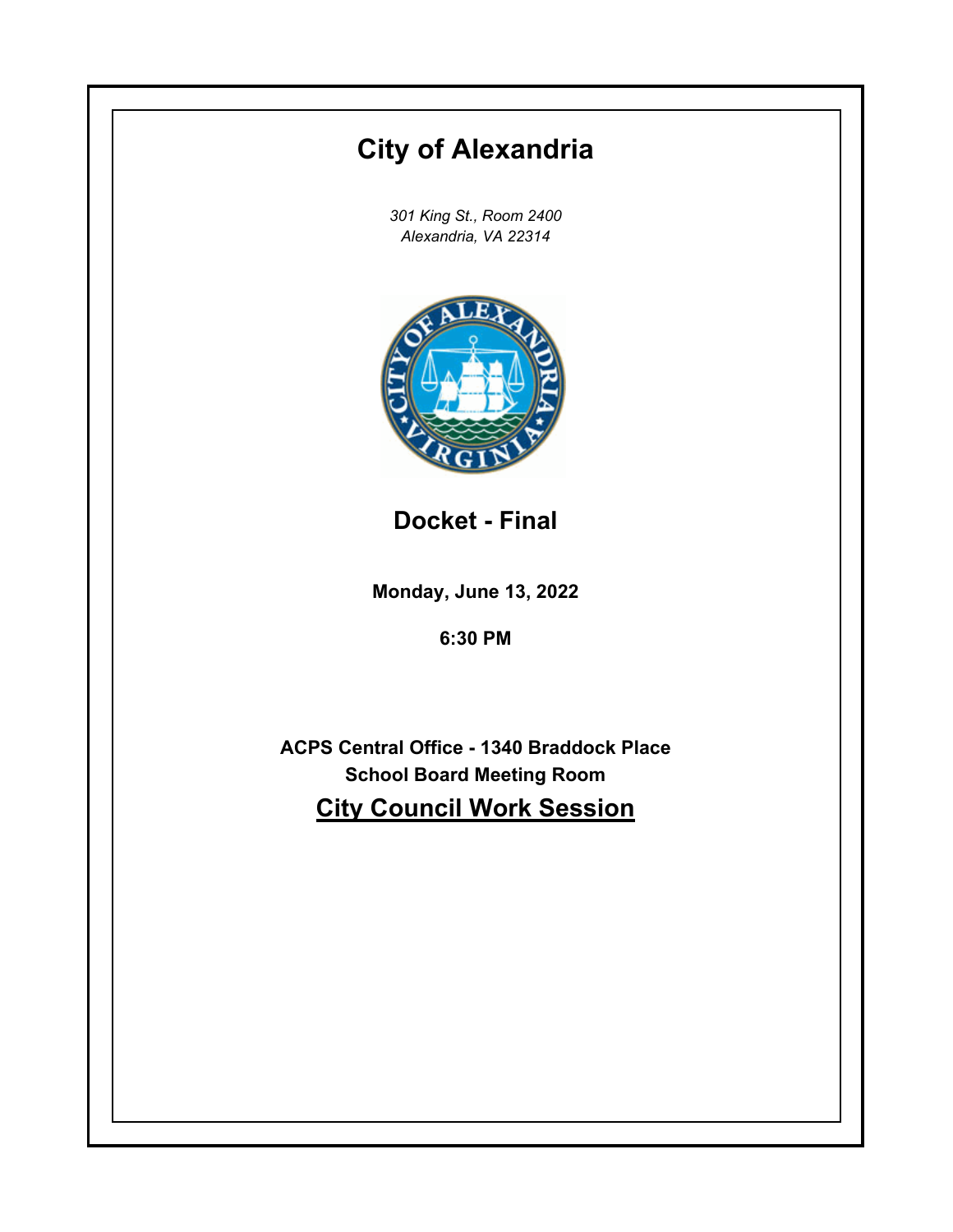**There will be a joint meeting of the Alexandria City Council and the Alexandria City Public Schools School Board on Monday, June 13, 2022 at the ACPS Centrala Office, School Board Meeting Room. The members and staff will be attending the meeting in-person and virtually. The meeting may be accessed at the following link:**

**You are invited to a Zoom webinar. When: Jun 13, 2022 06:30 PM Eastern Time (US and Canada) Topic: Joint CC/SB Work Session on SLEP**

**Register in advance for this webinar: https://acpsk12.zoom.us/webinar/register/WN\_\_tJimqf0Qwu7Ep0xLzBpxA**

**After registering, you will receive a confirmation email containing information about joining the webinar.**

# **OPENING**

### **Introductions/Opening Remarks**

# **A. School/City Facility Planning**

[22-1321](http://alexandria.legistar.com/gateway.aspx?m=l&id=/matter.aspx?key=14919) School/City Facility Planning

Questions:

- · How will the City and ACPS plan to meet capacity challenges beyond the 10-year CIP?
- · What is the timetable and process for adopting final and interim plans for use of existing and future ACPS land?
- · What are the opportunities for shared use and co-location?
- How do ACPS and the City work together to increase athletic field capacity, particularly during construction activity that impacts field availability?

Supporting Materials/Links

*City Strategic Facilities Plan*:

<https://alexandria.legistar.com/LegislationDetail.aspx? ID=3773676&GUID=475C4593-8413-4919-99FB-B6131C8D6991>

*ACPS Facility Condition Assessments:*

Alexandria City High School - King Street Campus: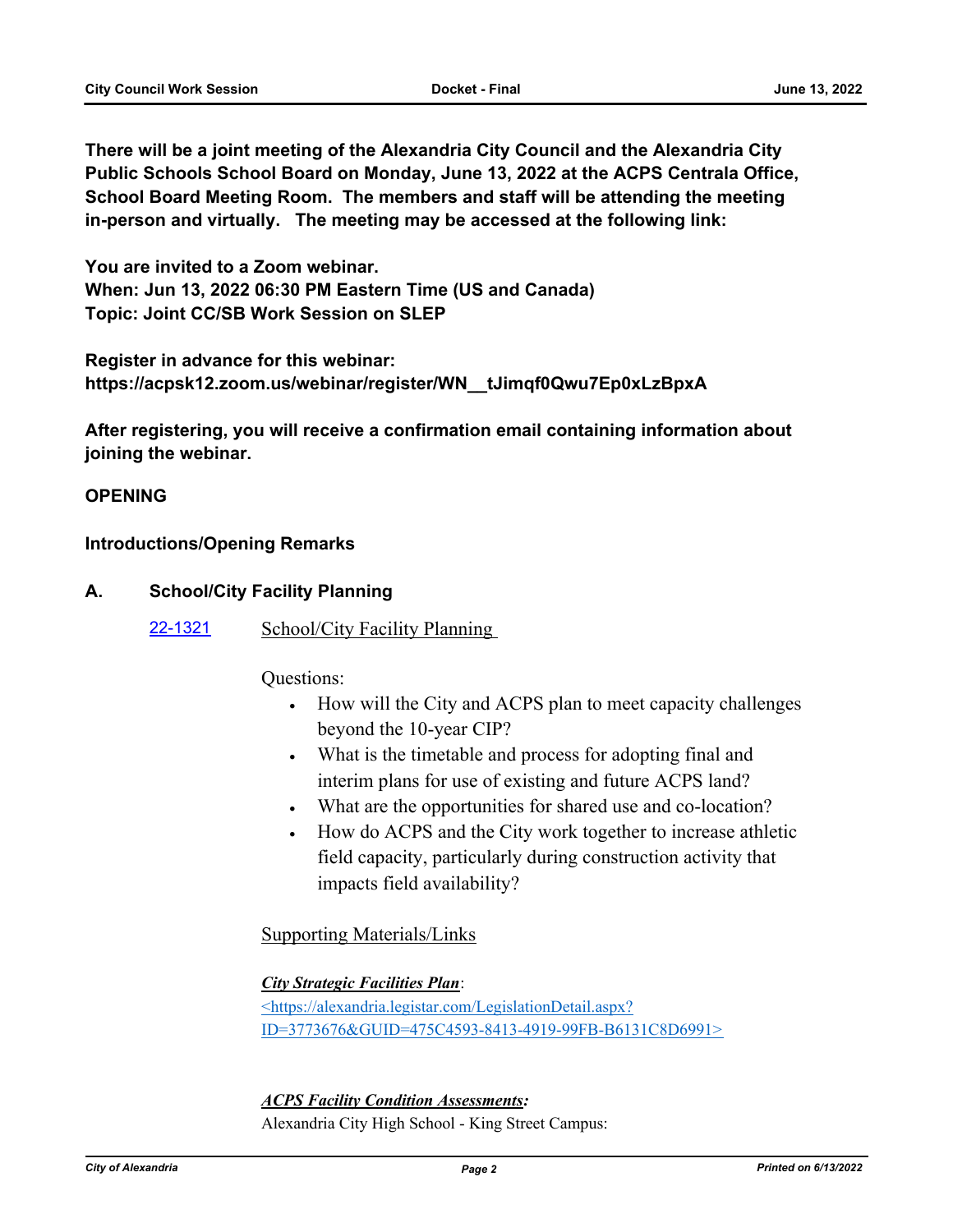<https://www.acps.k12.va.us/Page/3813> Alexandria City High School - Minnie Howard Campus: <https://www.acps.k12.va.us/Page/3812> Charles Barrett: <https://www.acps.k12.va.us/Page/3798> Cora Kelly: <https://www.acps.k12.va.us/Page/3801> Douglas MacArthur: N/A due to construction project Ferdinand T. Day: <https://www.acps.k12.va.us/Page/3815> Francis C. Hammond Middle: <https://www.acps.k12.va.us/Page/3808> George Mason: <https://www.acps.k12.va.us/Page/3802> George Washington Middle: <https://www.acps.k12.va.us/Page/3809> James K. Polk: <https://www.acps.k12.va.us/Page/3796> Jefferson-Houston K-8: <https://www.acps.k12.va.us/Page/3800> John Adams and Early Childhood Center: <https://www.acps.k12.va.us/Page/3797> Lyles-Crouch Traditional Academy: <https://www.acps.k12.va.us/Page/3799> Mount Vernon Community School: <https://www.acps.k12.va.us/Page/3805> Naomi L. Brooks: <https://www.acps.k12.va.us/Page/3803> Patrick Henry K-8: <https://www.acps.k12.va.us/Page/3795> Samuel W. Tucker: <https://www.acps.k12.va.us/Page/3807> William Ramsay: <https://www.acps.k12.va.us/Page/3804> Transportation Facility: <https://www.acps.k12.va.us/Page/3818> Dee Campbell Rowing Center: <https://www.acps.k12.va.us/Page/3814>

#### *Ad-Hoc Joint City-Schools Facility Investment Task Force report*:

<https://www.alexandriava.gov/planning-and-zoning/ad-hoc-joint-city-schools-facility -investment-task-force> Attachments: 22-1321 Enrollment by School (1) [22-1321\\_Enrollment by Grade \(2\)](http://alexandria.legistar.com/gateway.aspx?M=F&ID=acb635fb-287b-42ac-a3da-c1c0b4636287.pdf) 22-1321 Long-Range-Educational-Facilities-Plan (3)

#### **B. Out of School Time**

[22-1322](http://alexandria.legistar.com/gateway.aspx?m=l&id=/matter.aspx?key=14920) Out of School Time

Questions:

- How will ACPS and the City coordinate to apply new Federal/State resources to expand out-of-school time programming?
- How will the Youth Support Network shape future program design?

[22-1322\\_The State of Alexandria OSTP 3.28.22 \(1\)](http://alexandria.legistar.com/gateway.aspx?M=F&ID=a84bfb11-7427-4a07-aa80-1ed88c1b59fb.pdf) *Attachments:*

[22-1322\\_OSTP Report - FINAL 11.18 \(2\)](http://alexandria.legistar.com/gateway.aspx?M=F&ID=2a4a34da-24f6-4dc3-9d02-5d60074683c3.pdf)

22-1322 Youth Support Network Overview for Joint Council-Board meeting Jun

### **C. Youth Safety and Resiliency Opportunity**